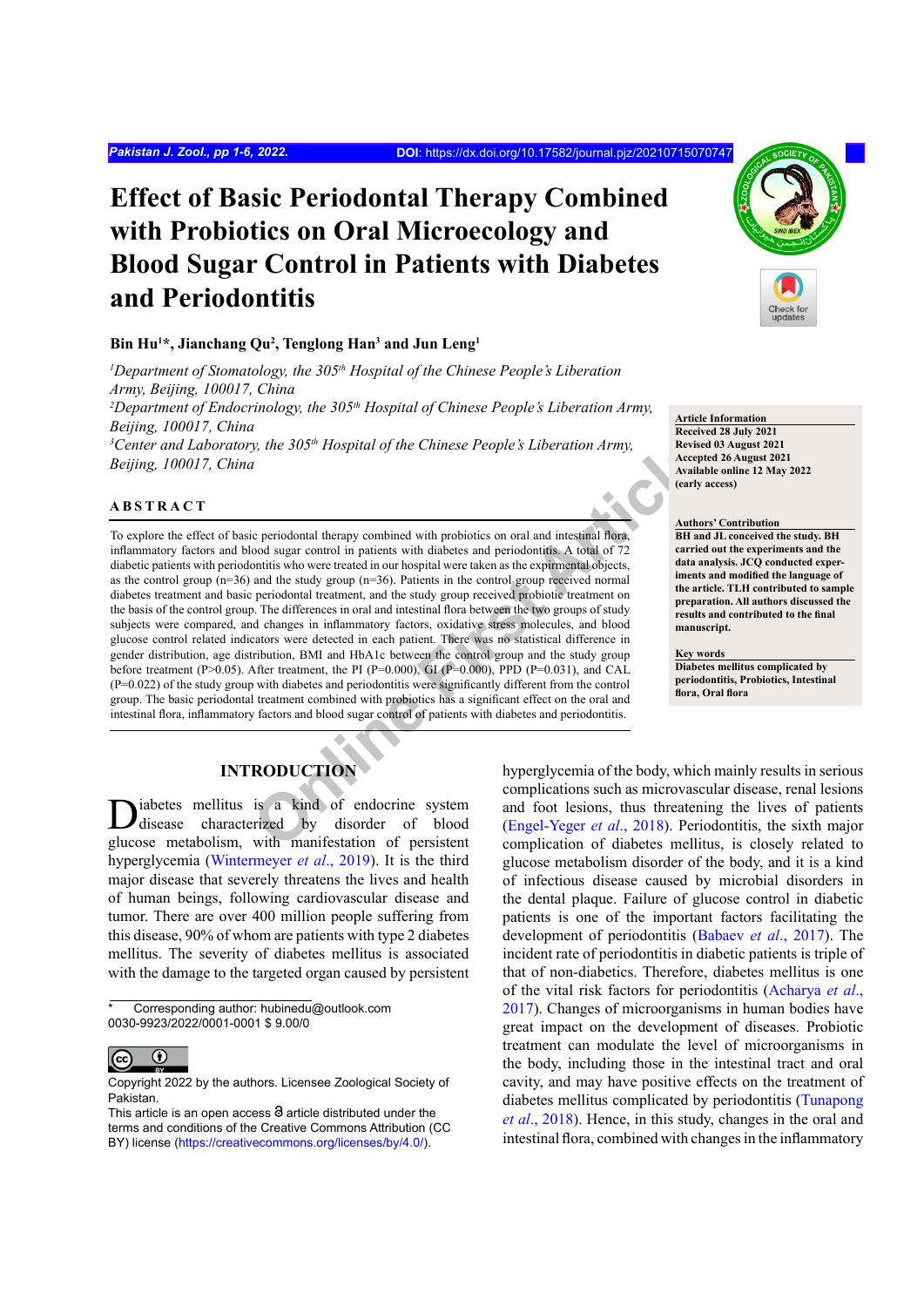factors, oxidative stress molecules and indicators related to blood glucose control were compared between patients with diabetes mellitus complicated by periodontitis who received probiotic treatment and those who did not, so as to clarify the process of probiotic treatment for patients with diabetes mellitus complicated by periodontitis.

### **MATERIALS AND METHODS**

#### *Subjects*

ding name, gender, hospitalization<br>
erec collected from patimity instroper<br>
ere collected from patients in both SPSS 22.0 was utilized<br>
the groups underwent basic therapy Unpaired *t* test was adopted for in<br>
well as init A total of 72 patients with diabetes mellitus complicated by periodontitis admitted to our hospital were enrolled as expirmental objects and divided into control group (n=36) and experimental group (n=36). General and clinical data including name, gender, hospitalization ID, height, weight, medical history and family history of diabetes mellitus were collected from patients in both groups. Patients in both groups underwent basic therapy of diabetes mellitus as well as initial periodontal therapy, which included periodontal scaling, subgingival curettage and oral administration of Nidazole drugs. Based on these therapies, patients in expermintal group received treatment with probiotics live combined bifidobacterium, lactobacillus and enterococcus capsules, oral, 2 pieces/ time, 3 times/day. There were no statistically significant differences in the general data such as age and gender between the two groups of patients  $(p>0.05)$ .

#### *Comprehensive periodontal examination*

Comprehensive periodontal examination was performed by a physician with intermediate professional title or above in the Department of Stomatology. The plaque index (PI), gingivitis index (GI), periodontal pocket depth (PPD) and clinical attachment loss (CAL) were examined.

#### *Detection of oral and intestinal flora*

At 3-4 h after meal, each patient rinsed the mouth with clear water for 2-3 min to remove residues. After drying up slightly, the oral mucosa was scraped with a sterile cotton swab to collect the oral flora, which were then stored in flora preservation solution. Fresh mid-posterior-segment fecal samples (5 g) were collected from each expirmental object and stored in a liquid nitrogen tank within 1 h. Next, the total bacterial DNA was extracted from the oral and intestinal flora samples. Then the bacterial 16S rRNA was amplified *via* polymerase chain reaction, purified and sequenced before analysis.

#### *Detection of inflammatory factors and oxidative stress molecules*

The levels of oxidative stress molecules superoxide dismutase (SOD), total antioxidant capacity (T-AOC) and malondialdehyde (MDA), and inflammatory indicators

transforming growth factor-alpha (TGF-α), interleukin-1 beta (IL-1β), IL-6 and IL-4 were determined *via* enzyme-linked immunosorbent assay. During detection, 3 replicates were set for each expirmental object. After detection, the corresponding optical density values were read with a microplate reader, and converted into the actual concentration of indicators through the standard curves.

#### *Detection of indicators related to blood glucose control*

The levels of indicators related to blood glucose control venous blood glucose and glycosylated hemoglobin (HbA1c) were detected and analyzed in the Biochemistry Room of the Department of Clinical Laboratory of our hospital.

#### *Statistical analysis*

SPSS 22.0 was utilized for statistical analysis. Unpaired *t* test was adopted for intergroup comparison, and linear discriminant analysis Effect Size (LEfSe) was used for microbial diversity analysis. *p*<0.05 was considered to be statistically significant.

#### **RESULTS**

There were no statistically significant differences in the general data including gender and age distribution, body mass index (BMI) and HbA1c between the groups of patients before treatment (*p*>0.05) (Table I).

#### **Table I. Comparison of general data between the two groups.**

|                          | Control group<br>$(n=36)$ | <b>Experimental</b><br>$group(n=36)$ | p     |
|--------------------------|---------------------------|--------------------------------------|-------|
| Gender (n)               |                           |                                      | >0.05 |
| Male                     | 20                        | 19                                   |       |
| Female                   | 16                        | 17                                   |       |
| Age(Y)                   | $51.22 \pm 4.24$          | $52.45 \pm 5.94$                     | >0.05 |
| BMI (kg/m <sup>2</sup> ) | $26.83 \pm 5.38$          | $27.21 \pm 4.82$                     | >0.05 |
| HbA1c $(\%)$             | $7.8 \pm 1.1$             | $8.1 \pm 0.9$                        | >0.05 |

[Table II](#page-2-0) shows effect of comprehensive periodontal examination in both groups. There were evident differences in the PI (*p*=0.000), GI (*p*=0.000), PPD (*p*=0.031), CAL (*p*=0.022) between the two groups of patients. The levels of inflammatory factors TGF-α (*p*=0.047), IL-1β  $(p=0.031)$  and IL-6 ( $p=0.026$ ) in patients were significantly lower in experimental group than those in control group, while the level of IL-4  $(p=0.004)$  was notably higher in experimental group than that in control group. The levels of SOD  $(p=0.000)$  and T-AOC  $(p=0.028)$  in patients were markedly higher in experimental group than those in control group. The levels of blood glucose  $(p=0.046)$ and HbA1c (*p*=0.045) in patients were obviously lower in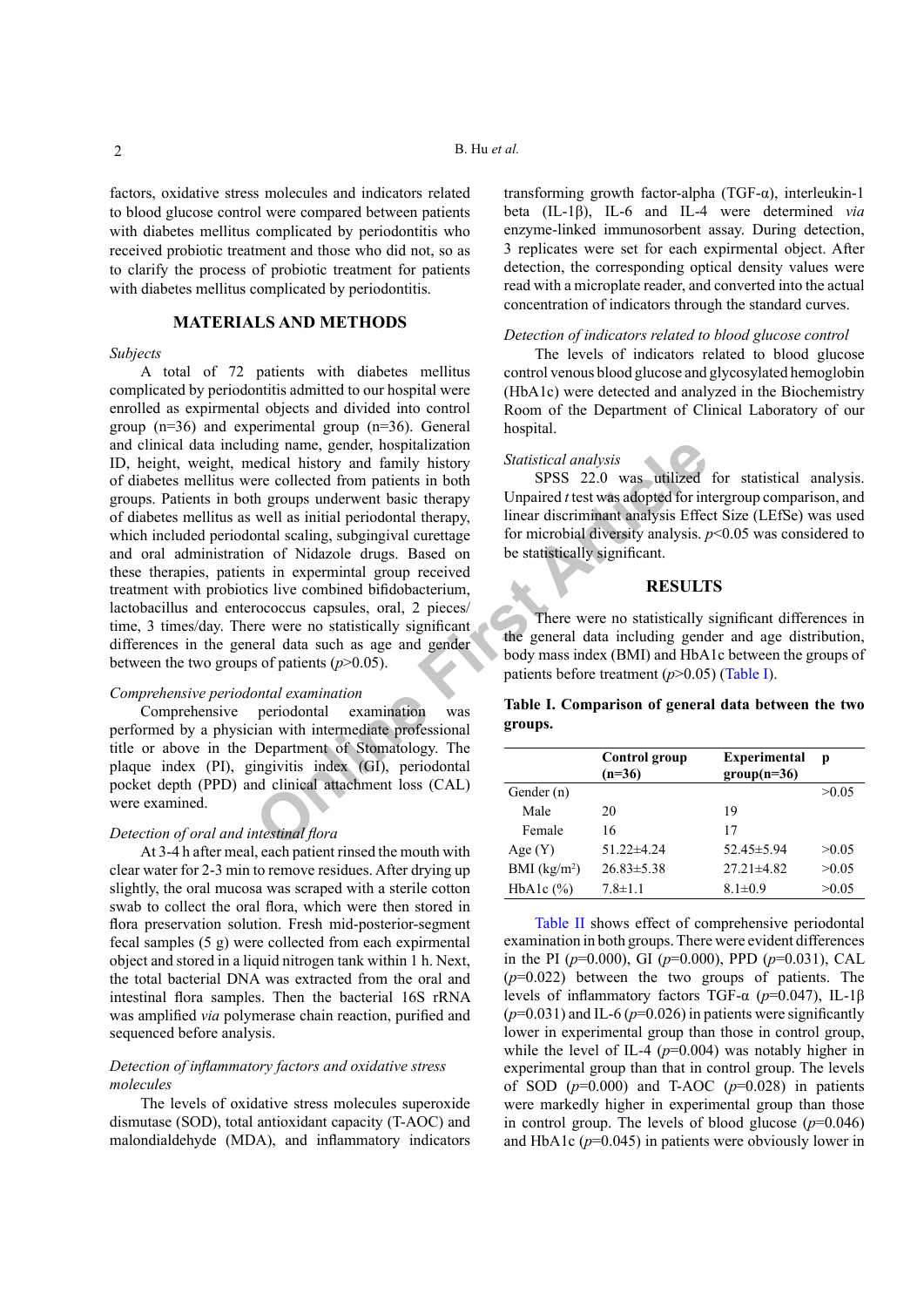experimental group than those in control group, indicating that the blood glucose was evidently better controlled in experimental group. After treatment, the abundance of *Streptococcus oralis* (*p*=0.048) was notably lower in experimental group than that in control group, while the abundance of oral lactobacilli (*p*=0.000) and bacteroidetes (*p*=0.000) was markedly higher in experimental group than that in control group. The experimental group had significantly higher abundance of peptostreptococcaceae, tanticharoenia, prevotellaceae and corynebacteriaceae, while the control group had higher abundance of flavobacteriaceae, sphingobacteriales and asaccharobacter [\(Figs. 1](#page-2-1), [2](#page-2-2)).

<span id="page-2-0"></span>

| Table<br>П.                                                                           |                              | Effect of basic periodontal therapy  |                   |             |                                                   |
|---------------------------------------------------------------------------------------|------------------------------|--------------------------------------|-------------------|-------------|---------------------------------------------------|
| combined with probiotics on periodontal parameters,                                   |                              |                                      |                   |             |                                                   |
| inflammatory factors, oxidative stress molecules, blood                               |                              |                                      |                   |             |                                                   |
| glucose level and dominant oral flora in patients with<br>diabetes and periodontitis. |                              |                                      |                   |             |                                                   |
|                                                                                       |                              |                                      |                   |             | $-1$<br>-3<br>$-2$<br>-4                          |
| Group                                                                                 | Control<br>group<br>$(n=36)$ | Experimen-t<br>tal group<br>$(n=36)$ |                   | p           | LDA SCORE (<br>Fig. 1. LDA score of intestinal fl |
| <b>Periodontal parameters</b>                                                         |                              |                                      |                   |             | treatment                                         |
| PI                                                                                    | $2.01 \pm 0.16$              | $1.32 \pm 0.21$                      |                   | 11.32 0.000 | Observation group                                 |
| GI                                                                                    | $2.07 \pm 0.21$              | $1.33 \pm 0.24$                      |                   | 11.56 0.000 | Research group                                    |
| <b>PPD</b>                                                                            | $6.68 \pm 1.01$              | $5.41 \pm 0.31$                      | 8.35              | 0.031       |                                                   |
| CAL                                                                                   | $5.84 \pm 0.46$              | $4.88 \pm 0.22$                      | 9.45              | 0.022       |                                                   |
| <b>Inflammatory factors (ng/L)</b>                                                    |                              |                                      |                   |             |                                                   |
| IL-1 $\beta$                                                                          | $16.54 \pm 1.84$             | $14.21 \pm 1.45$                     | $\overline{7.02}$ | 0.047       |                                                   |
| $TGF-\alpha$                                                                          | $26.53 \pm 3.84$             | 17.34±1.94                           | 8.23              | 0.031       |                                                   |
| $IL-6$                                                                                | 29.47±3.62                   | $21.24 \pm 2.74$                     | 8.98              | 0.026       |                                                   |
| $II -4$                                                                               |                              | $22.82 \pm 3.15$ $48.21 \pm 5.42$    |                   | 11.23 0.004 |                                                   |
| <b>Oxidative stress molecules</b>                                                     |                              |                                      |                   |             |                                                   |
| SOD (U/mL)                                                                            | $24.32 \pm 3.21$             | $67.42 \pm 5.34$                     |                   | 24.21 0.000 |                                                   |
| T-AOC (U/mL)                                                                          | $6.32 \pm 0.89$              | $9.76 \pm 1.02$                      | 8.64              | 0.028       |                                                   |
| MDA (nmol/mL)                                                                         | $5.71 \pm 0.84$              | $5.43 \pm 0.43$                      | 4.35              | 0.083       |                                                   |
| <b>Blood glucose level</b>                                                            |                              |                                      |                   |             |                                                   |
| Blood glucose<br>(mmol/L)                                                             | $7.32 \pm 0.87$              | $7.02 \pm 0.64$                      | 7.36              | 0.046       |                                                   |
| HbA1c $(\% )$                                                                         | $7.1 \pm 0.5$                | $6.7 \pm 0.4$                        | 7.43              | 0.045       |                                                   |
| Oral flora                                                                            |                              |                                      |                   |             | Fig. 2. LEfSe of intestinal flor                  |
| Streptococcus oralis                                                                  | $7.54 \pm 0.85$              | $5.22 \pm 0.92$                      | 7.12              | 0.048       | treatment.                                        |
| Oral Lactobacilli                                                                     | $4.03 \pm 0.42$              | $9.84 \pm 0.54$                      |                   | 15.11 0.000 |                                                   |
| Flavobacteriaceae                                                                     | $3.28 \pm 0.24$              | $4.83 \pm 0.82$                      | 5.32              | 0.068       | <b>DISCUSSI</b>                                   |
| Actinobacteria                                                                        | $5.83 \pm 0.83$              | $5.79 \pm 0.74$                      | 1.83              | 0.773       | Diabetes mellitus is a com                        |
| <b>Bacteroidetes</b>                                                                  | $3.72 \pm 0.36$              | $11.25 \pm 1.24$                     |                   | 17.37 0.000 | system disease which is to                        |



<span id="page-2-1"></span>Fig. 1. LDA score of intestinal flora in both groups after treatment



<span id="page-2-2"></span>Fig. 2. LEfSe of intestinal flora in both groups after treatment.

#### **DISCUSSION**

Diabetes mellitus is a common type of endocrine system disease, which is triggered by persistent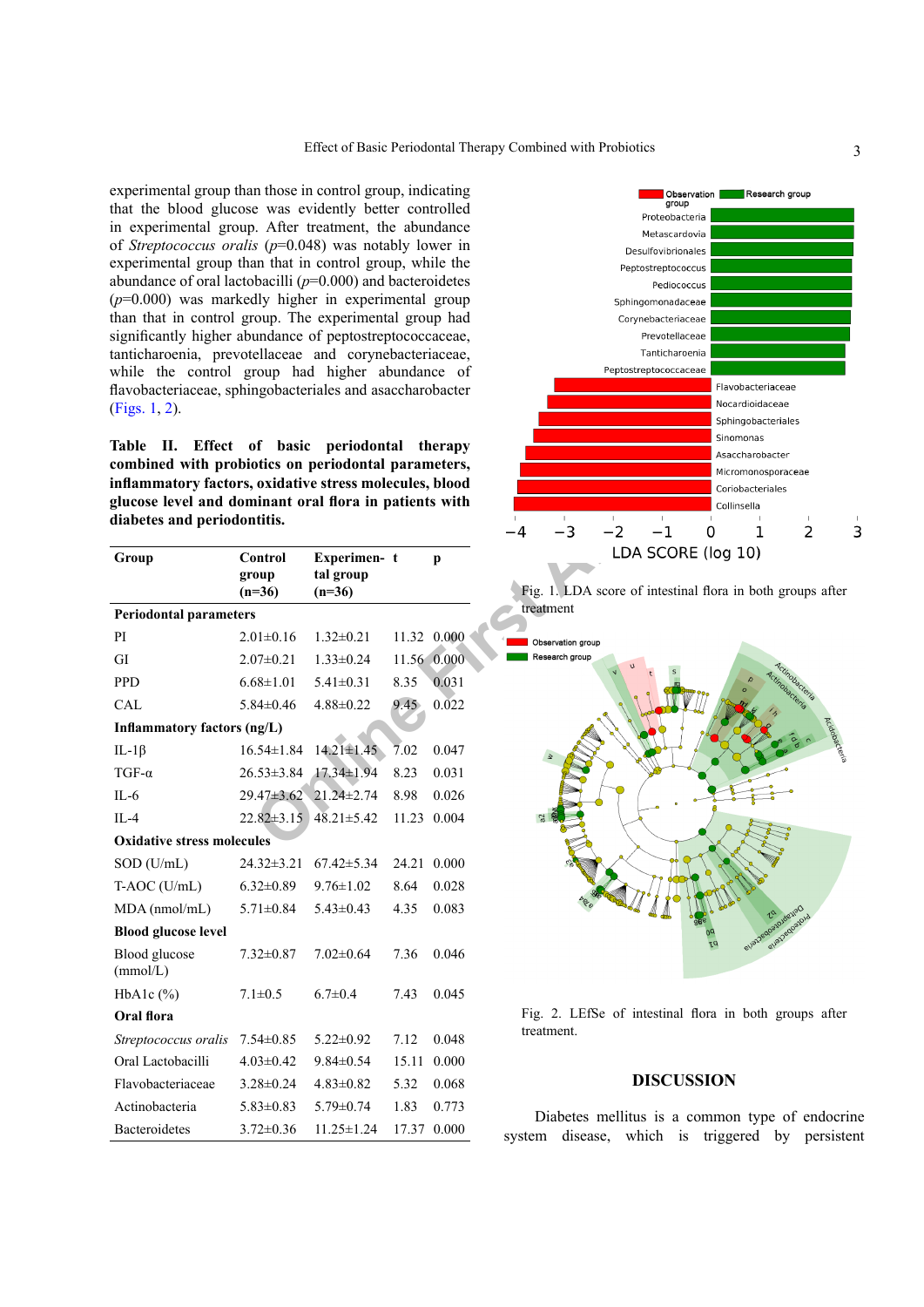expirmental that there is an evident<br>
in postential group had signif<br>
in postential and of peptostreptococcaceae, tantic<br>
complemental group had significant<br>
complemental and corynebacteriaceae, while<br>
relisting and diabe hyperglycemia due to an absolute or relative deficiency of insulin secretion or decreased insulin sensitivity induced by multiple causes (Lu *et al*[., 2018](#page-4-4)). Its morbidity rate is obviously increasing year by year, which is associated with the improvement of people's living standards, ageing of population and development of diagnostic technologies. Besides persistent disorder of blood glucose in the body, diabetes mellitus will also lead to complications involving multiple organs and systems in the patients, such as complications of the vascular system ([He](#page-4-5) *et al*[., 2018\)](#page-4-5), urinary system ([Strand-Holm](#page-4-6) *et al*., 2019), locomotor system (Hu *et al*[., 2019](#page-4-7)) and eyes [\(Yoo and Oh,](#page-5-0) [2019\)](#page-5-0). As one of the complications of diabetes mellitus, periodontitis severely harms the oral health of patients. It has been confirmed by expirmental that there is an evident bidirectional relationship between diabetes mellitus and periodontitis (Lee *et al*., 2019). Specifically, they facilitate each other, and the hyperglycemia of diabetic patients can obviously increase the risk of periodontitis. In terms of mechanism, diabetes mellitus may facilitate the occurrence of periodontitis through: (1) microvascular diseases or blood flow changes of periodontal tissues, (2) aggregation of advanced glycation end products in periodontal tissues, (3) local immune cell dysfunction (Bakshi *et al*., 2018), (4) disturbance of inflammatory factors, and (5) changes in the composition and abundance of microorganisms. These pathophysiological changes in diabetic patients may be the vital factors promoting the occurrence of periodontitis [\(Ziukaite](#page-5-1) *et al*., 2018). Developing and exploring new methods for treating diabetes mellitus complicated by periodontitis in the disordered biological processes of diabetic patients is of great significance for reducing the complications of this disease and improving the quality of life of patients (Hu *et al*., 2017).

Persistent hyperglycemia of diabetic patients will lead to disturbance of microbial abundance, and it is also an important factor promoting the occurrence of complications (Otero *et al*., 2019). Therefore, the targeted use of probiotic preparations to modulate the microorganisms of patients may be of critical significance for the treatment of complications. Probiotics are microorganisms colonizing human bodies, which are beneficial to the body and play important roles in immune activation, inflammation responses, the modulation of the homeostasis of local intestinal microenvironment and the maintenance of normal metabolic levels ([Yousefi](#page-5-2) *et al*., [2019\)](#page-5-2). It has been revealed that the deficiency of probiotics will lead to the malabsorption of many kinds of vitamins and trace elements, thus affecting the normal development of the body. Moreover, Lactobacilli and Bifidobacteria are very important for the maintenance of normal immune status of the body (Wang *et al*., 2019). Exogenous

supplement of probiotics can correct the disturbance of microorganisms in patients with diabetes mellitus complicated by periodontitis, thereby inhibiting the progression of periodontitis and improving the symptoms of diabetes mellitus at the same time ([Albuquerque-Souza](#page-4-10)  *et al*[., 2019](#page-4-10)). In this study, 72 patients with diabetes mellitus complicated by periodontitis were enrolled as expirmental objects. After comparing the changes in the oral and intestinal flora between patients who received probiotic treatment and those who did not, it was found that compared with that in control group, the abundance of *Streptococcus oralis* (*p*=0.048) markedly decreased and the abundance of oral Lactobacilli (*p*=0.000) and Bacteroidetes (*p*=0.000) obviously increased in experimental group. After treatment, the experimental group had significantly higher abundance of peptostreptococcaceae, tanticharoenia, prevotellaceae and corynebacteriaceae, while the control group had higher abundance of flavobacteriaceae, sphingobacteriales and asaccharobacter. These results suggest that probiotic treatment have relatively greater impact on the composition and abundance of oral and intestinal flora in patients with diabetes mellitus complicated by periodontitis.

Meanwhile, in this study, it was found that there were noticeable differences in the PI  $(p=0.000)$ , GI  $(p=0.000)$ , PPD  $(p=0.031)$  and CAL  $(p=0.022)$  in patients between the two groups after treatment. Besides, after treatment, the levels of TGF-α (*p*=0.047), IL-1β (*p*=0.031) and IL-6 (*p*=0.026) of patients were obviously lower in experimental group than those in control group, while the level of IL-4 (*p*=0.004) was notably higher in experimental group than that in control group. After treatment, the levels of SOD (*p*=0.000) and T-AOC (*p*=0.028) were markedly higher in experimental group than those in control group after treatment. Moreover, the levels of blood glucose  $(p=0.046)$ and HbA1c (*p*=0.045) of patients were evidently lower in experimental group than those in control group after treatment, implying that the blood glucose was obviously better controlled in experimental group. The above results indicate that probiotic treatment combined with initial periodontal therapy and basic therapy of diabetes mellitus obviously improves the control of inflammation level and blood glucose, and the symptoms of periodontitis in patients with diabetes mellitus complicated by periodontitis. Probiotic treatment can be taken as an effective adjuvant treatment method for patients with diabetes mellitus complicated by periodontitis.

#### **ACKNOWLEDGMENTS**

Not applicable.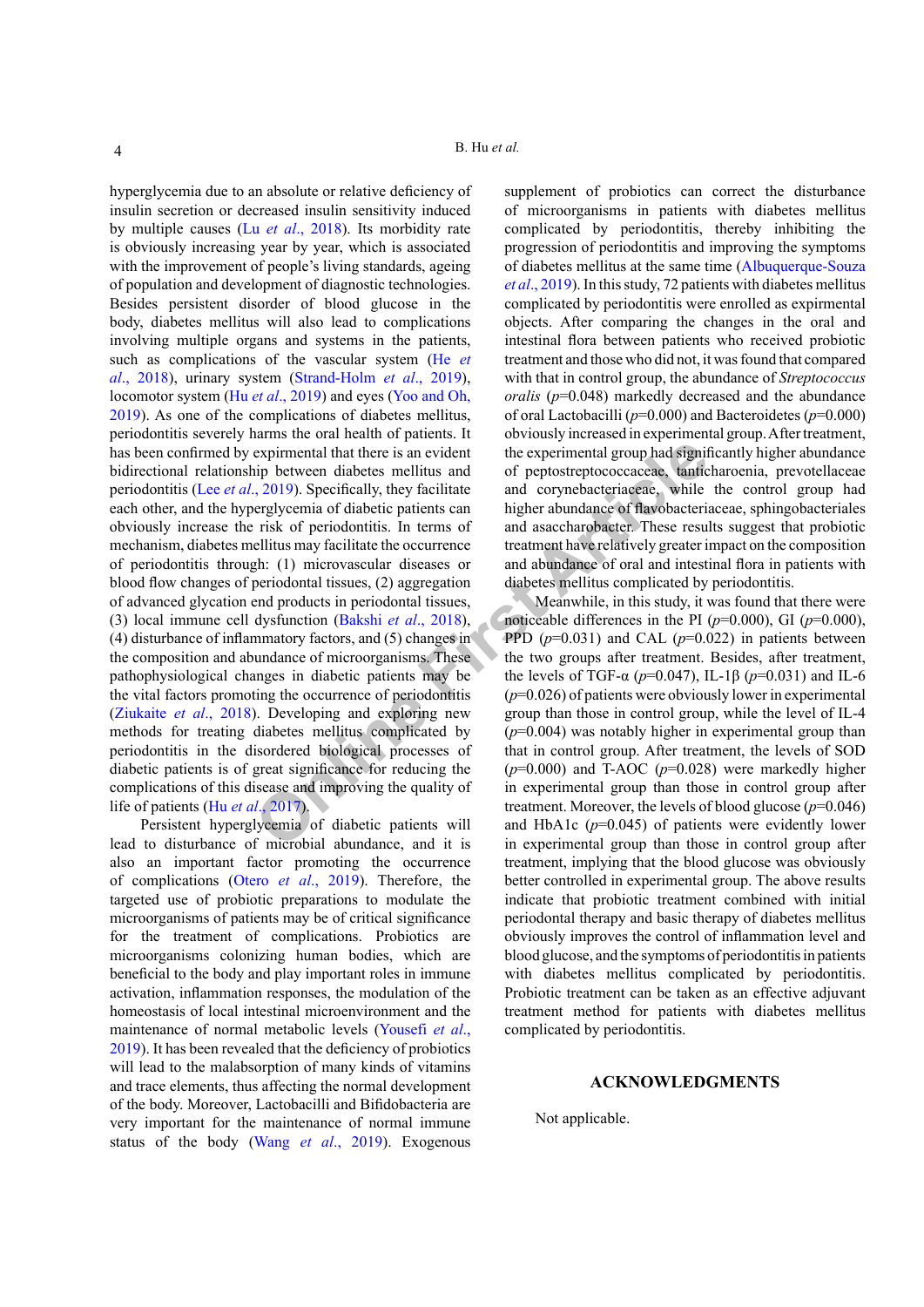#### *Ethics statement*

The experiment was often approved by the Ethics Committee of the the 305th Hospital of the Chinese People's Liberation Army Beijing, and all patients participating in this study provided written informed consent in accordance with the "Helsinki Declaration".

#### *Statement of conflict of interest*

The authors have declared no conflict of interest.

#### **REFERENCES**

- <span id="page-4-2"></span>Acharya, A.B., Thakur, S., Muddapur, M.V. and Kulkarni, R.D., 2017. Cytokine ratios in chronic periodontitis and type 2 diabetes mellitus. *Diabet. Metab. Syndr*., **11**: 277-278. https://doi. [org/10.1016/j.dsx.2016.12.007](https://doi.org/10.1016/j.dsx.2016.12.007)
- <span id="page-4-10"></span>Albuquerque-Souza, E., Balzarini, D., Ando-Suguimoto, E.S., Ishikawa, K.H., Simionato, M.R.L., Holzhausen, M. and Mayer, M.P.A., 2019. Probiotics alter the immune response of gingival epithelial cells challenged by *Porphyromonas gingivalis. J. Period. Res*., **54**: 115-127. https://doi. [org/10.1111/jre.12608](https://doi.org/10.1111/jre.12608)
- <span id="page-4-1"></span>Babaev, E.A., Balmasova, I.P., Mkrtumyan, A.M., Kostryukova, S.N., Arutyunov, S.D.J.B.E.B., and Medicine. 2017. Metagenomic analysis of gingival sulcus microbiota and pathogenesis of periodontitis associated with type 2 diabetes mellitus. *Bull. Exp. Biol. Med.,* **163**: 718–721. https://doi.org/10.1007/ [s10517-017-3888-6](https://doi.org/10.1007/s10517-017-3888-6)
- <span id="page-4-9"></span>Bakshi, D., Kaur, G., Singh, D., Sahota, J., Thakur, A. and Grover, S., 2018. Estimation of plasma levels of tumor necrosis factor-a, interleukin-4 and 6 in patients with chronic periodontitis and type II diabetes mellitus. *J. Contemp. Dent. Pract*., **19**: 166-169. [https://doi.org/10.5005/jp](https://doi.org/10.5005/jp-journals-10024-2231)[journals-10024-2231](https://doi.org/10.5005/jp-journals-10024-2231)
- <span id="page-4-0"></span>Engel-Yeger, B., Darawsha, N.S. and Darawsha, M., 2018. The relationship between health related quality of life and sensory deficits among patients with diabetes mellitus. *Disabil. Rehabil*., **40**: 3005- 3011. [https://doi.org/10.1080/09638288.2017.1365](https://doi.org/10.1080/09638288.2017.1365382) [382](https://doi.org/10.1080/09638288.2017.1365382)
- <span id="page-4-5"></span>He, S., Zheng, Y. and Chen, X., 2018. Assessing a new hip index as a risk predictor for diabetes mellitus. *J. Diab. Investig*., **9**: 799-805. [https://doi.org/10.1111/](https://doi.org/10.1111/jdi.12756) [jdi.12756](https://doi.org/10.1111/jdi.12756)
- <span id="page-4-7"></span>Hu, J., Ye, M. and Zhou, Z., 2017. Aptamers: novel diagnostic and therapeutic tools for diabetes mellitus and metabolic diseases. *J. mol. Med.*

*(Berl.),* **95**: 249-256. [https://doi.org/10.1007/](https://doi.org/10.1007/s00109-016-1485-1) [s00109-016-1485-1](https://doi.org/10.1007/s00109-016-1485-1)

- Hu, Z., Ma, C., Liang, Y., Zou, S. and Liu, X., 2019. Osteoclasts in bone regeneration under type 2 diabetes mellitus. *Acta Biomater.,* **84**: 402-413. <https://doi.org/10.1016/j.actbio.2018.11.052>
- <span id="page-4-8"></span>Lee, C.Y., Kuan, Y.H., Tsai, Y.F., Tai, C.J., Tsai, T.H. and Huang, K.H., 2019. Correlation between diabetes mellitus and periodontitis in Taiwan: A nationwide cohort study. *Diab. Res. Clin. Pract*., **150**: 245-252. <https://doi.org/10.1016/j.diabres.2019.03.019>
- <span id="page-4-4"></span>Lu, G.D., Ren, Z.Q., Zhang, J.X., Zu, Q.Q. and Shi, H.B., 2018. Effects of diabetes mellitus and admission glucose in patients receiving mechanical thrombectomy: A systematic review and metaanalysis. *Neurocrit. Care*, **29**: 426-434. [https://doi.](https://doi.org/10.1007/s12028-018-0562-4) org/10.1007/s12028-018-0562-4
- Otero, Rey, E.M., Yáñez-Busto, A, Rosa-Henriques, I.F., López-López, J. and Blanco-Carrión, A., 2019. Lichen planus and diabetes mellitus: Systematic review and meta-analysis. *Oral Dis*., **25**: 1253- 1264.<https://doi.org/10.1111/odi.12977>
- <span id="page-4-6"></span><span id="page-4-3"></span>Strand-Holm, K.M., Fuglsang, J., Ovesen, P.G. and Maimburg, R.D., 2019. Diabetes Mellitus and lower genital tract tears after vaginal birth: A cohort study. *Midwifery*, **69**: 121-127. [https://doi.](https://doi.org/10.1016/j.midw.2018.11.010) org/10.1016/j.midw.2018.11.010
- 2017. Cytokine [r](https://doi.org/10.1111/jre.12608)atios in chronic thrombectomy: A system<br>
Syndr., 11: 277-278. https://doi.<br>
S., 2016.12.007<br>
F., Balzarini, D., Ando-<br>
I.F., López-López, J. and Kaye, E., Balzarini, D., Ando-<br>
I.F., López-López, J. and Has Tunapong, W., Apaijai, N., Yasom, S., Tanajak, P., Wanchai, K., Chunchai, T., Kerdphoo, S., Eaimworawuthikul, S., Thiennimitr, P., Pongchaidecha, A., Lungkaphin, A., Pratchayasakul, W., Chattipakorn, S.C. and Chattipakorn, N., 2018. Chronic treatment with prebiotics, probiotics and synbiotics attenuated cardiac dysfunction by improving cardiac mitochondrial dysfunction in male obese insulin-resistant rats. *Eur. J. Nutr*., **57**: 2091-2104. [https://doi.org/10.1007/s00394-017-](https://doi.org/10.1007/s00394-017-1482-3) [1482-3](https://doi.org/10.1007/s00394-017-1482-3)
	- Wang, A., Ran, C., Wang, Y., Zhang, Z., Ding, Q., Yang, Y., Olsen, R.E., Ringø, E., Bindelle, J. and Zhou, Z., 2019. Use of probiotics in aquaculture of China-a review of the past decade. *Fish Shellf. Immunol*., **86**: 734-755. [https://doi.org/10.1016/j.](https://doi.org/10.1016/j.fsi.2018.12.026) [fsi.2018.12.026](https://doi.org/10.1016/j.fsi.2018.12.026)
	- Wintermeyer, E., Ihle, C., Ehnert, S., Schreiner, A.J., Stollhof, L., Stöckle, U., Nussler, A., Fritsche, A. and Pscherer, S., 2019. Assessment of the influence of diabetes mellitus and malnutrition on the postoperative complication rate and quality of life of patients in a clinic focused on trauma surgery. *Z. Ophthalmol. Unfall*, **157**: 173-182. [https://doi.](https://doi.org/10.1055/a-0654-5504) [org/10.1055/a-0654-5504](https://doi.org/10.1055/a-0654-5504)